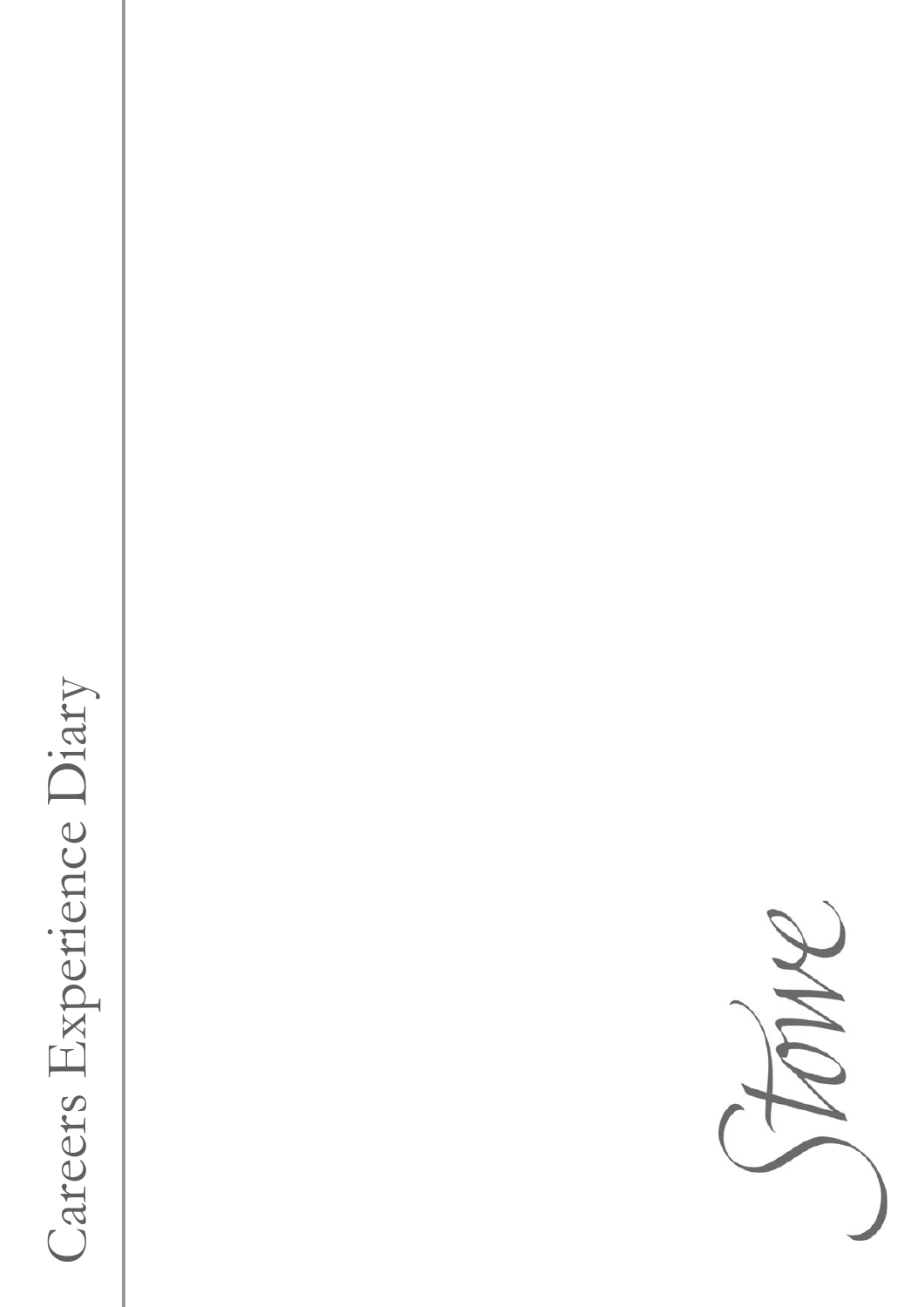## **To the Parent**

Dear Parents and Guardians

This note is in addition to the information in the letter from the Head at Christmas and incorporates the latest advice from our insurers.

- Injury *to* your son or daughter: All UK employers are obliged by law to effect Employers' Liability Insurance for their employees. It is standard UK insurance practice to include work experience trainees, although this should always be checked in each instance. You should satisfy yourself that you are sending your son or daughter to a suitable place and be particularly careful if you are planning work experience abroad. On the opposite page there is a checklist of questions that you ought to ask prospective employers.
- Damage *by* your son or daughter: As the work experience is being organised by you rather than by the School, we are advised that the School's Public Liability Policy does not apply and you should check that your own Household Insurance covers any personal liability.
- Being under sixteen is not an issue as the law on work experience states that it can be undertaken at any time within the last four terms of statutory schooling.
- If you find it difficult to arrange work experience through your own contacts, our Careers Centre or your local careers service may be able to help. Please contact your son's or daughter's Tutor or the Careers Centre if there are any problems.

Thank you for your help.

Yours sincerely

OU.

Dr Gordon West Head of Careers Gwest@stowe.co.uk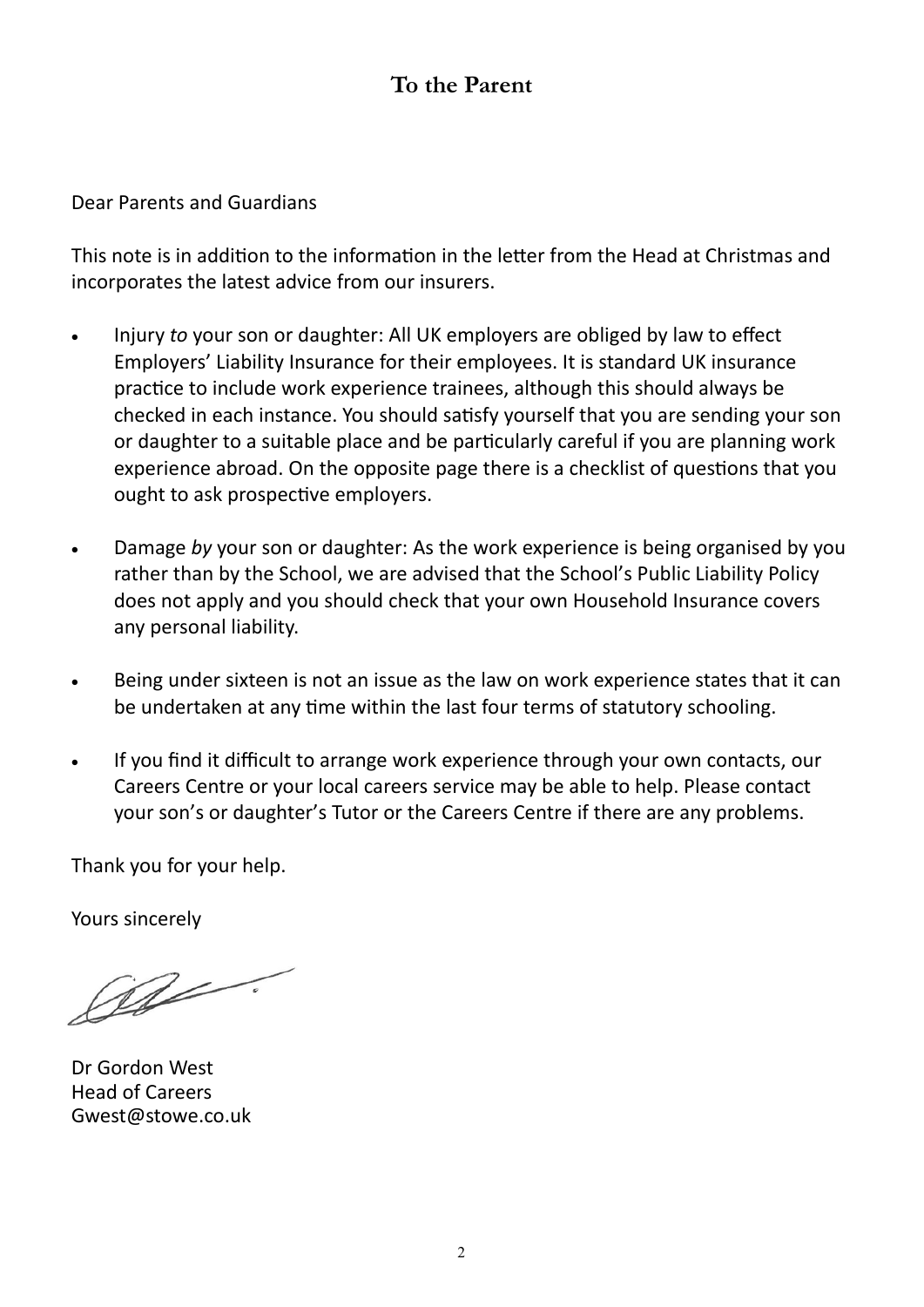## **Checklist**

- Do you have Employers' Liability Insurance and do your insurers know about this work experience placement?
- Do you have Public Liability cover?
- Do you have a written Health and Safety Policy?
- Does the site for the work experience have a Fire Certificate?
- Is there provision for First Aid?
- Are there any areas of the site closed to the pupil for safety reasons?
- Will the pupil be exposed to hazardous substances or activities?
- If so, what safety training will be given and what protective clothing will be provided?
- Will the pupil have access to a staff cafeteria?
- What standard of dress is expected?
- What are the expected hours of work?
- To whom should the pupil report when he/she arrives?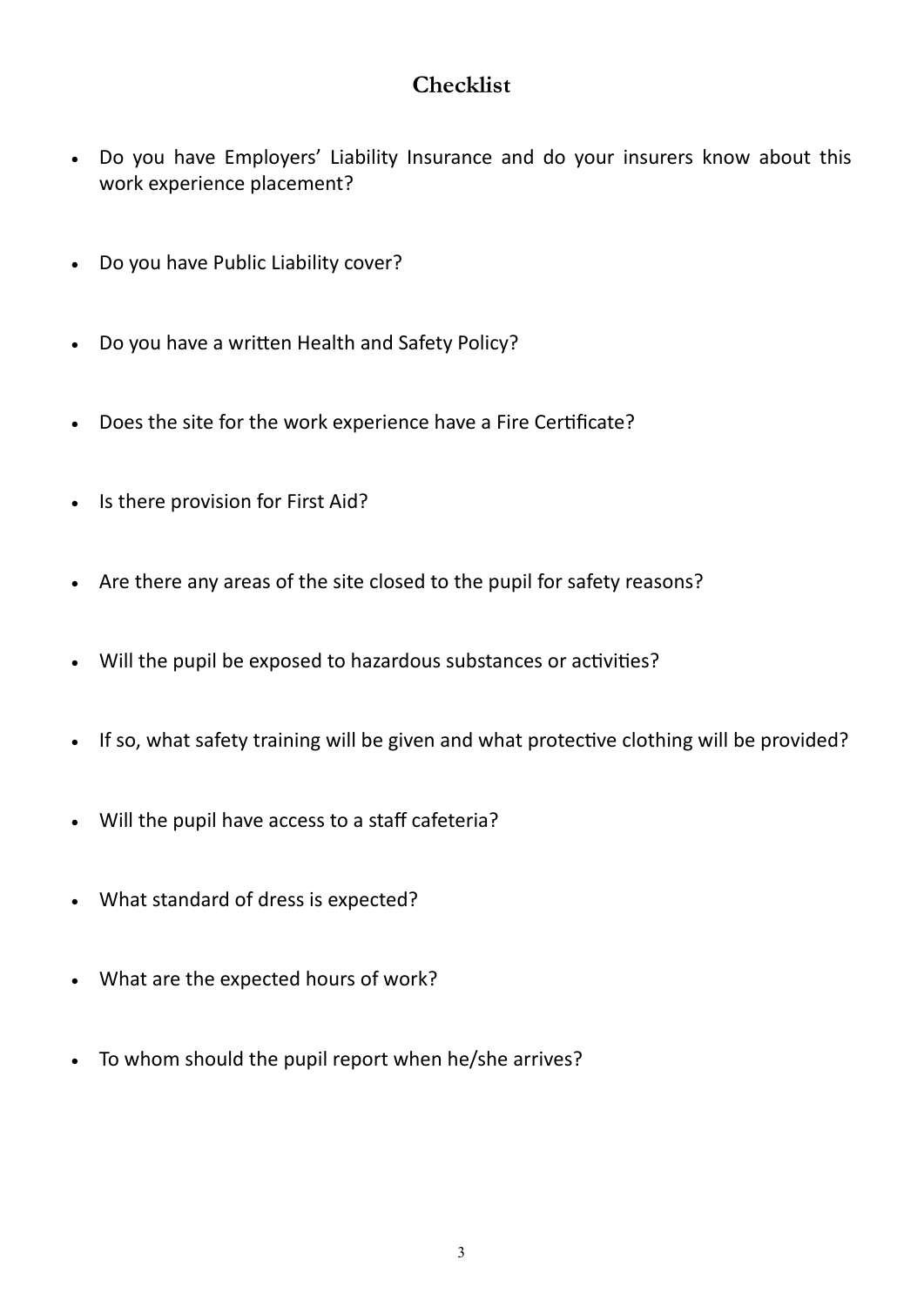# **To the Pupil**

In the summer you will undertake career related work experience. These notes are to help you to understand what to expect and what will be expected of you.

The value of work experience is that:

- It gives you the opportunity to gain first-hand experience of typical working conditions in an office or other place of work.
- It gives you responsibility. You are out on your own. You will be expected to be punctual, independent and helpful to others.
- You will be able to talk to people who are working for a living and ask them direct questions about their jobs.
- It should help you to see why industry, commerce and business are essential for the welfare of the country.
- It should enable you to find out more about your own ability and interests and to see the links between the subjects you are studying at School and the skills required in working life.

The business that has agreed to accept you will expect you to be punctual, helpful, reliable and smart in appearance. You will be asked to perform relatively simple and non ‐specialist tasks and will be given an insight into how the business is organised and conducted. A brief report will be submitted on how well you fitted in and performed.

Stowe expects you to carry out the instructions that you are given cheerfully and conscientiously, to keep a written record of your work in a simple diary and to write a letter of thanks to your employer. On your return to Stowe, you will be expected to discuss your experiences with your Tutor. This booklet, and any letter from your employer, should be kept safely for future reference.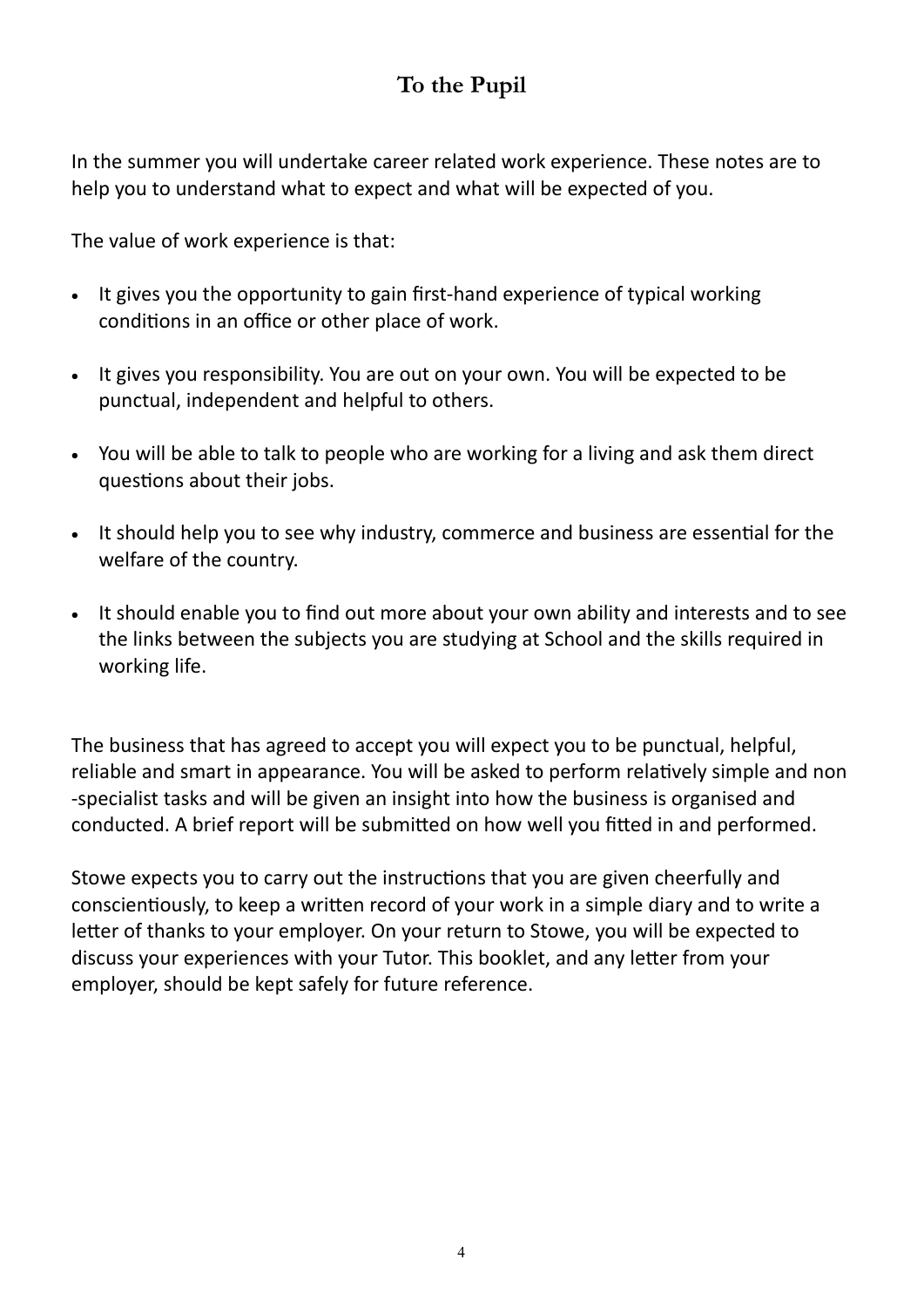## **To the Employer**

#### Dear Employer

Thank you for agreeing to arrange work experience for one of our pupils this summer. I hope it proves a success for everyone concerned.

As this booklet will form part of the pupil's record, we would be most grateful if you could complete the comments page in the final section.

If this is the first time you have been involved in work experience, the standard expectations are set out below:

- The pupil will carry out meaningful work during his/her experience, as planned by the person responsible. He/she will be given adequate instruction before, and supervision during, the use of machinery or other equipment. He/she will not be required to operate a hazardous machine, work in a hazardous environment or carry out work of an unsuitable or objectionable nature. He/she will be provided with protective clothing, if needed, and allowed to use the first aid facilities.
- The employer will (as he would for paid employees) accept, or insure himself against, liability for loss, damage or injury caused by the pupil while he/she is doing his/her work experience to the employer's property, employees or a third party and will arrange insurance cover against accident or injury caused to the pupil by the negligence of the employer or an employee.

Thank you again for your help, but please do contact me if you have any queries or if there are any problems.

Yours sincerely

Office.

Dr Gordon West Head of Careers gwest@stowe.co.uk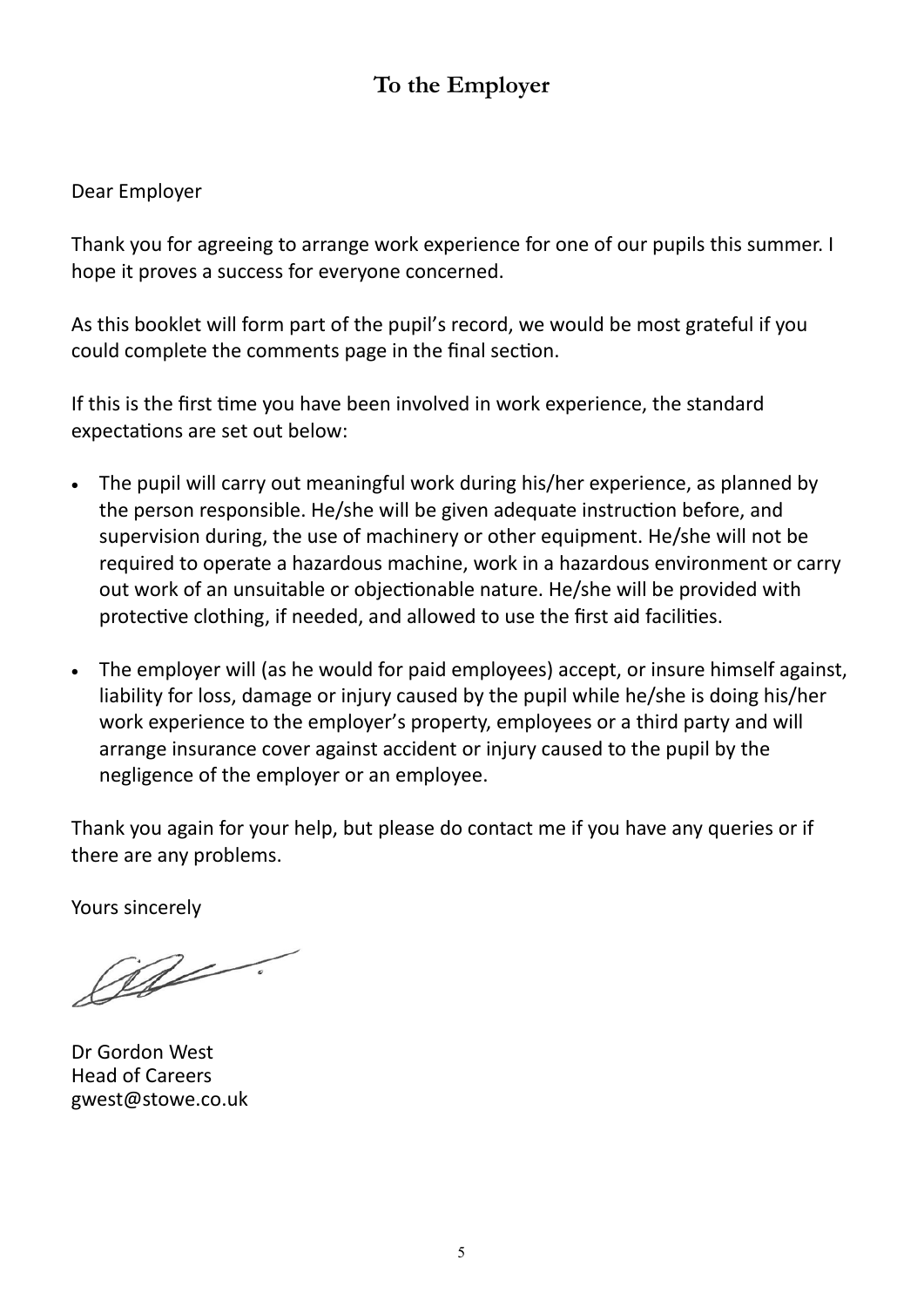## **Stowe Work Experience Diary**

Please fill in this diary and bring it back to School in September. Give it to your Tutor for record purposes.

Name:

Name and address of the organisation for whom you worked:

Person in charge of your work experience:

Person who supervised what you did each day:

What does the organisation do?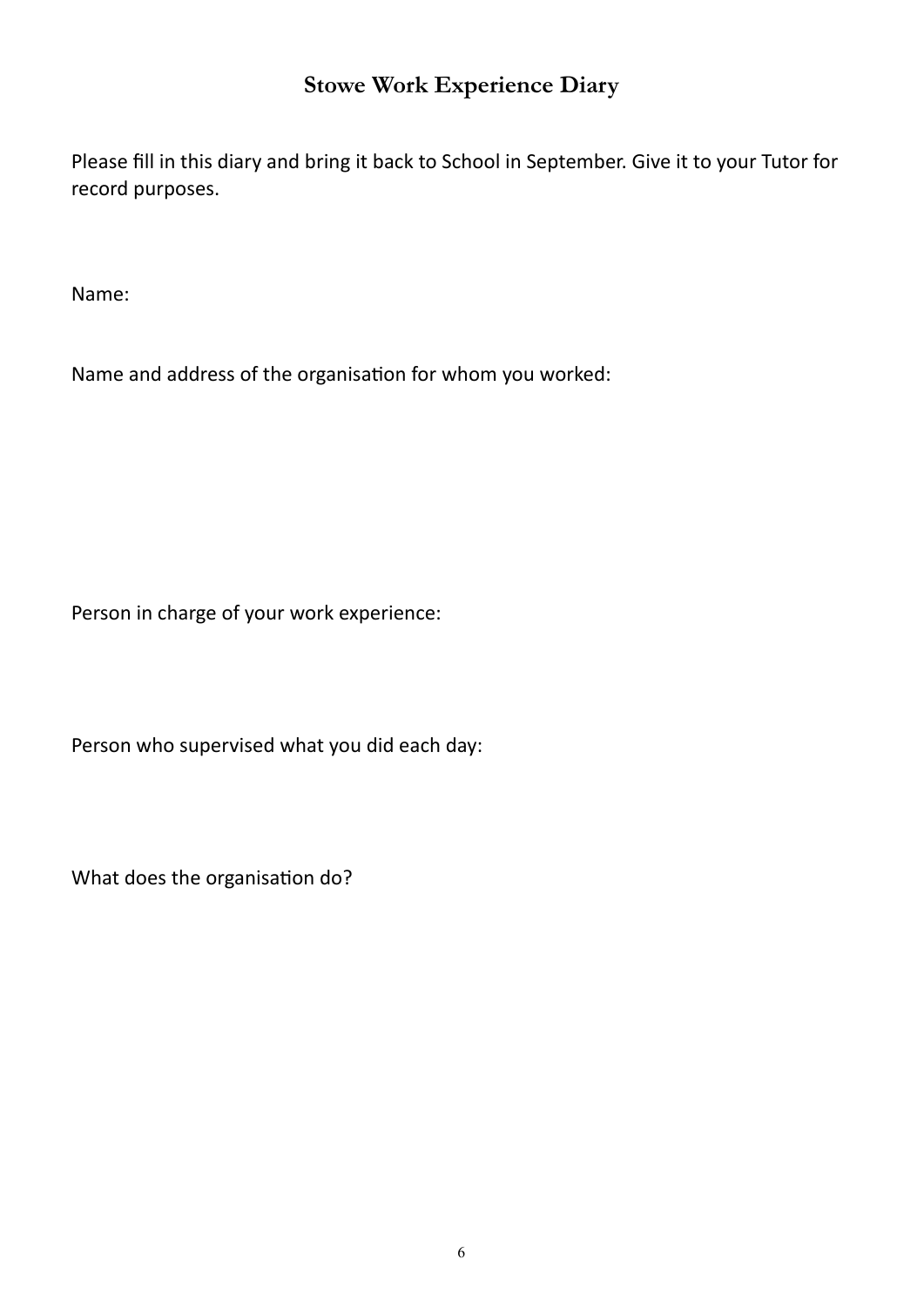What does the department you were in do?

What work did you do?

What was good and bad about your work experience?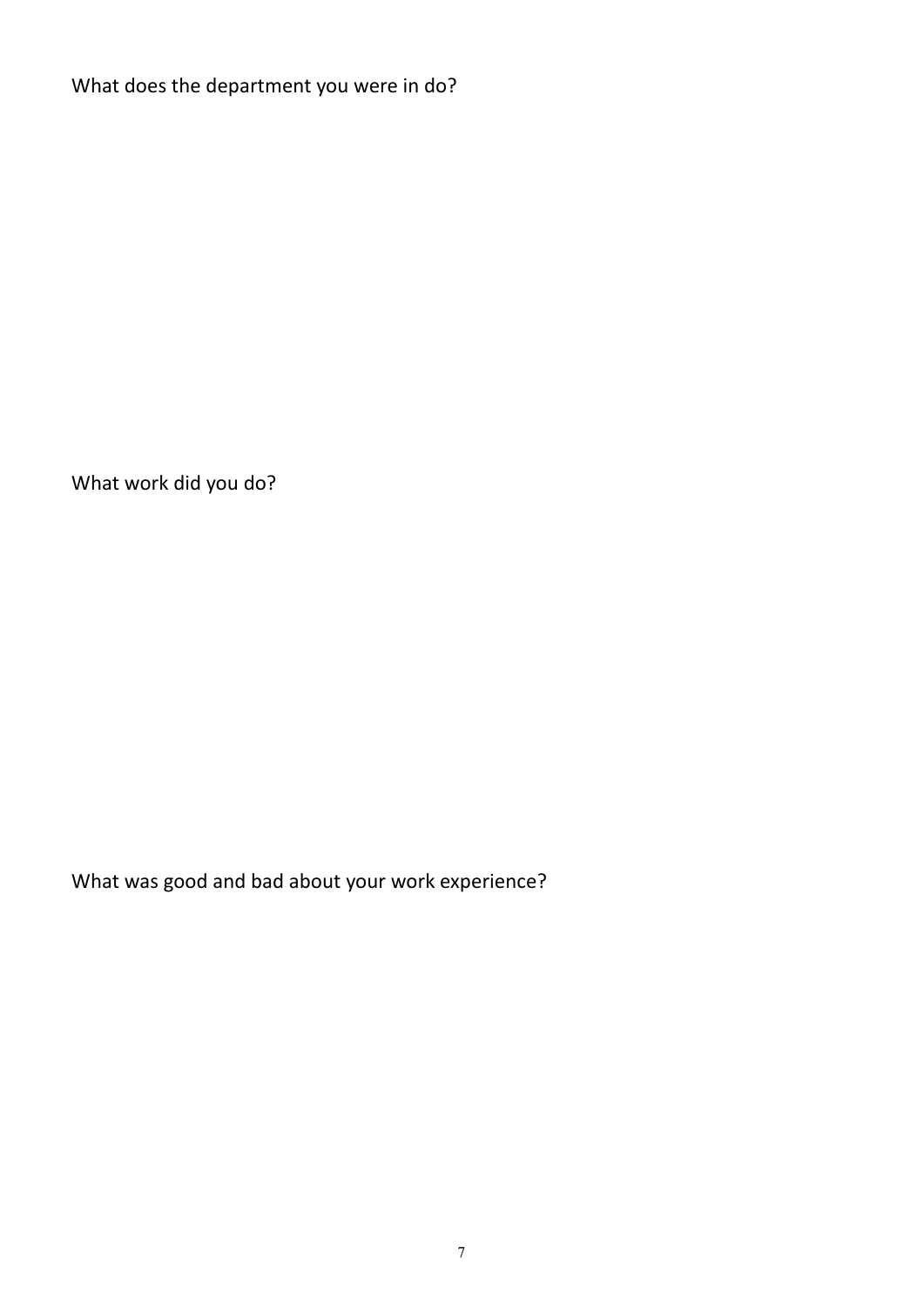## **Daily Diary**

Each evening, write down your impressions of the day  $-$  what you learned, liked and disliked.

Make sure that you read through the aims of work experience on page three of this booklet. For instance:

have you asked questions?

what are you finding out about your own abilities?

can you see links between School subjects and jobs?

Day 1

Day 2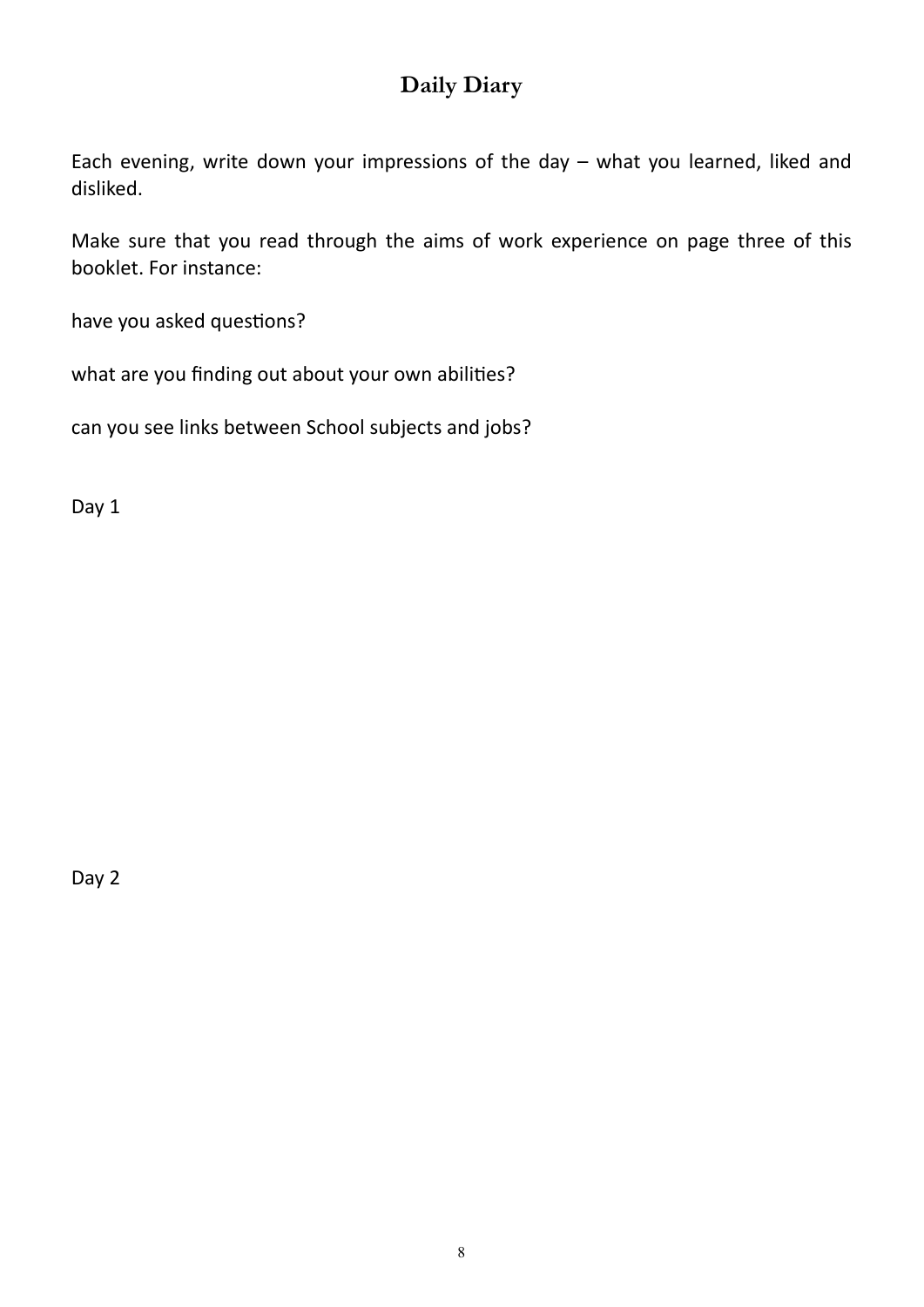Day 4

Day 5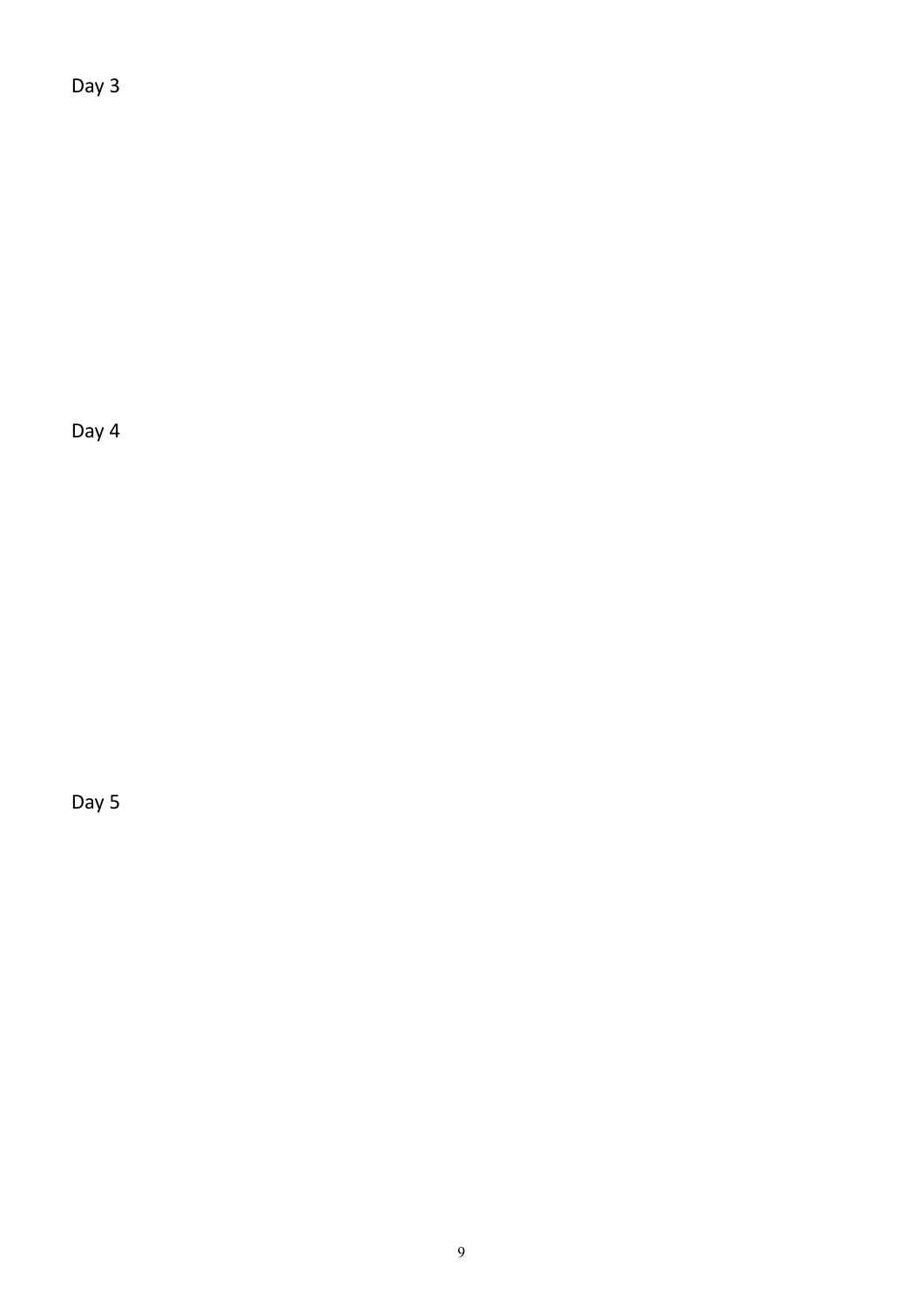## **Stowe School**

#### **Work Experience Record of Achievement**

Name of pupil:

Name and address of organisation:

Nature of organisation:

Nature of work experience:

Dates of work experience: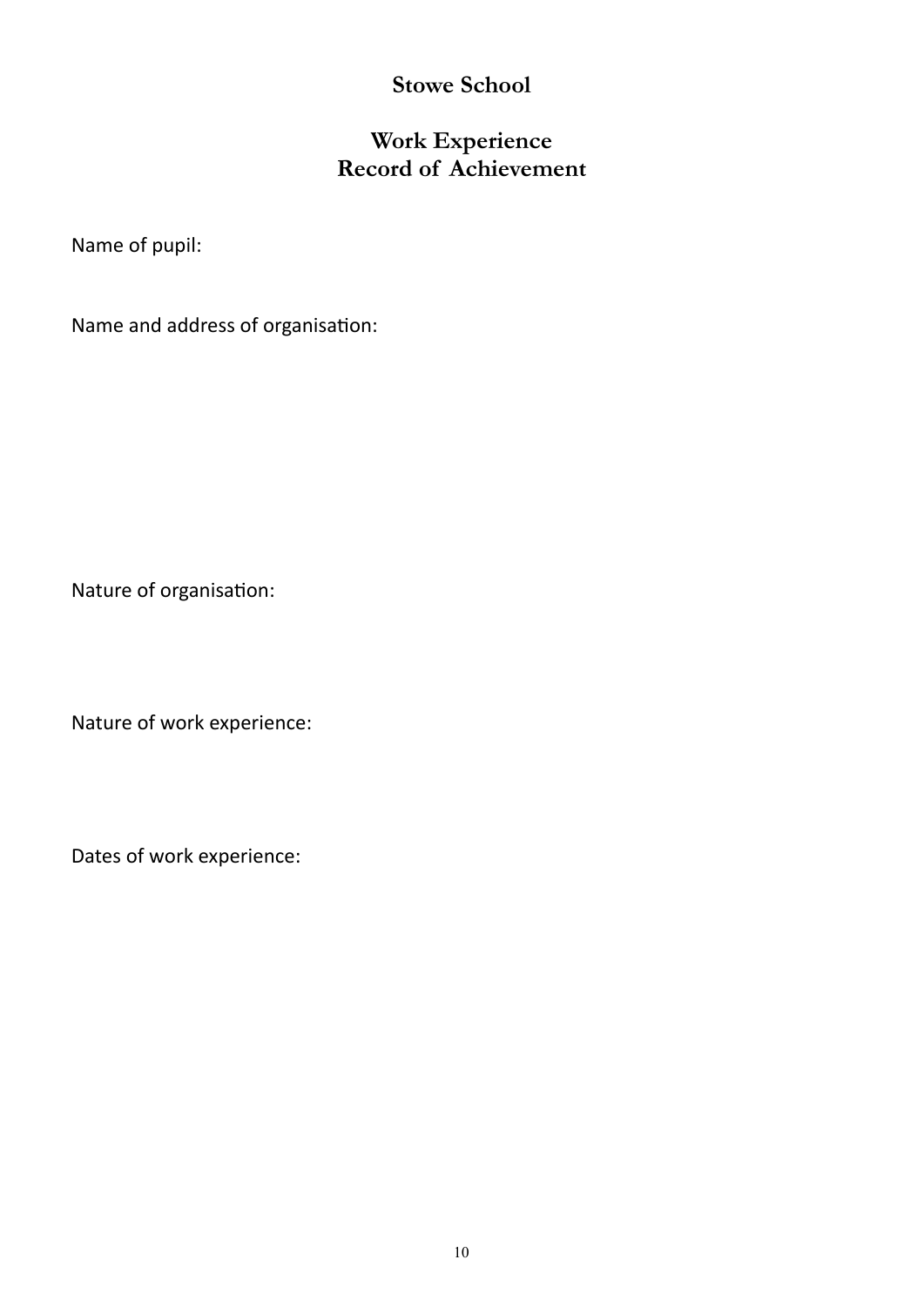# **Stowe School**

#### **Work Experience Record of Achievement**

Comments on pupil's performance:

Signed:

Position in organisation: